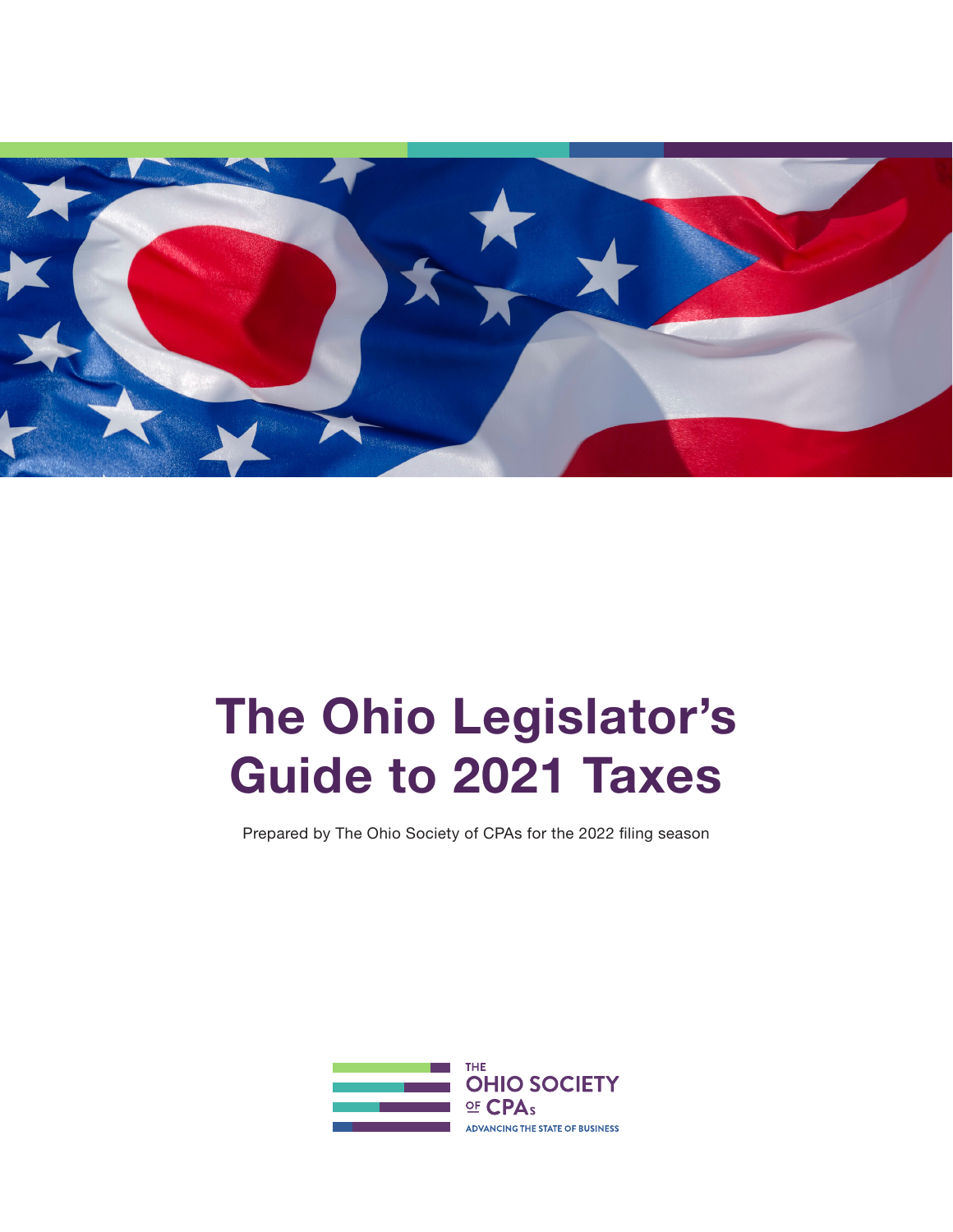# **CONTENTS**

- 4 Preface: The CPA Profession Today
- 5 Tax Cuts and Jobs Act (TCJA)
- **6** Automobile and Travel Expenses
- 8 Living Expenses
- 9 Office at Home
- 9 Entertainment and Meal Expenses at Home
- 10 Telephone Expenses
- 10 Advertising
- 10 Campaign Expenses
- 11 Other Expenses
- 11 Alternative Minimum Tax
- 12 SECURE Act
- 12 CARES Act
- 13 The Coronavirus Response and Relief Act
- 14 American Rescue Plan
- 14 Cryptocurrency
- 15 State Income Tax
- 15 Municipal Income Tax

*Special thanks to the following Society members responsible for The Ohio Legislator's Guide to 2021 Taxes:* 

John Venturella, CPA, *Shareholder, Clark, Schaefer, Hackett & Co.*  Patricia Werst, CPA, *Director, Clark, Schaefer, Hackett & Co.*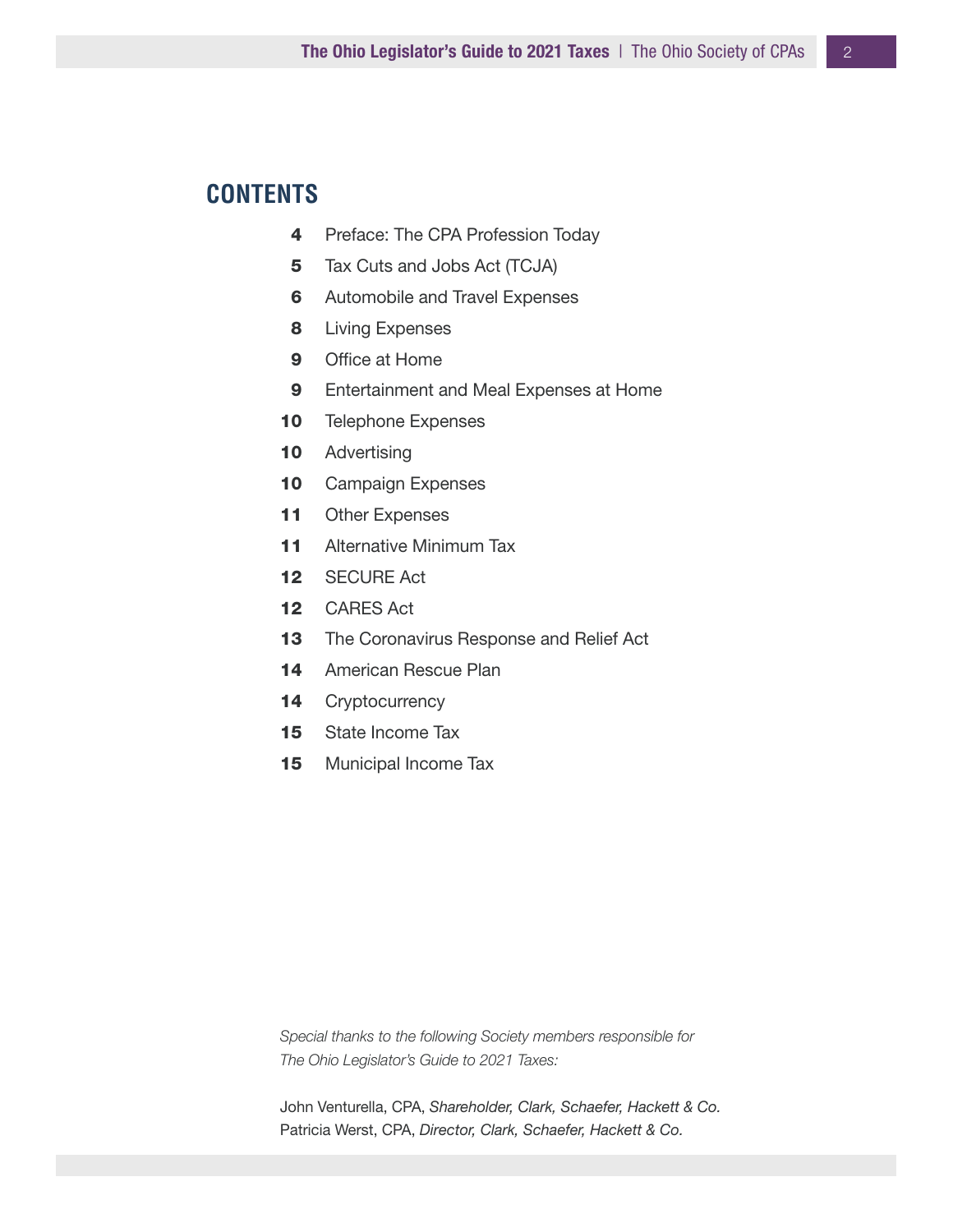#### February 2022

In recent years, The Ohio Society of Certified Public Accountants and the members of the Ohio General Assembly have formed an effective partnership in helping make Ohio a better place to work and live.

Ohio's CPAs have welcomed opportunities to testify before the House and Senate on many issues, and to share concerns through correspondence and in forums around the state. We appreciate your willingness to hear our views on matters that impact the accounting profession, business community and the taxpayer.

With more than 27,000 members, The Ohio Society of CPAs provides expert advice on a variety of economic, business and financial issues. Please don't hesitate to use The Ohio Society as a resource for any business issues of concern to you or your constituents.

In an effort to be of assistance to you, The Ohio Society has prepared, and is pleased to present, The Ohio Legislator's Guide to 2021 Taxes. This guide provides answers to some frequently raised questions about income tax laws that specifically affect you as a member of the Ohio General Assembly. As you know, tax laws change periodically, and court decisions and Internal Revenue Service rulings further complicate the picture. Therefore, material in this guide should be considered current for the 2021 tax year only. Where applicable, the guide includes material relevant to changes that begin with the 2022 tax year to assist in tax planning and compliance.

If you have additional questions, or if you need assistance in preparing your income tax return, we suggest you contact your CPA. If you don't have a CPA, we would be happy to refer you to one in your district.

Sincerely,

Loui A Kaiser

*Lori Kaiser, CPA, CGMA, MBA Chair*

Basbar

*Barbara J. Benton, CAE Vice President, Government Affairs*

 $X$ utt $D$ · $W_X$ 

*Scott D. Wiley, CAE President & CEO*

Gregory Mal

*Gregory M. Saul, Esq. Director of Tax Policy*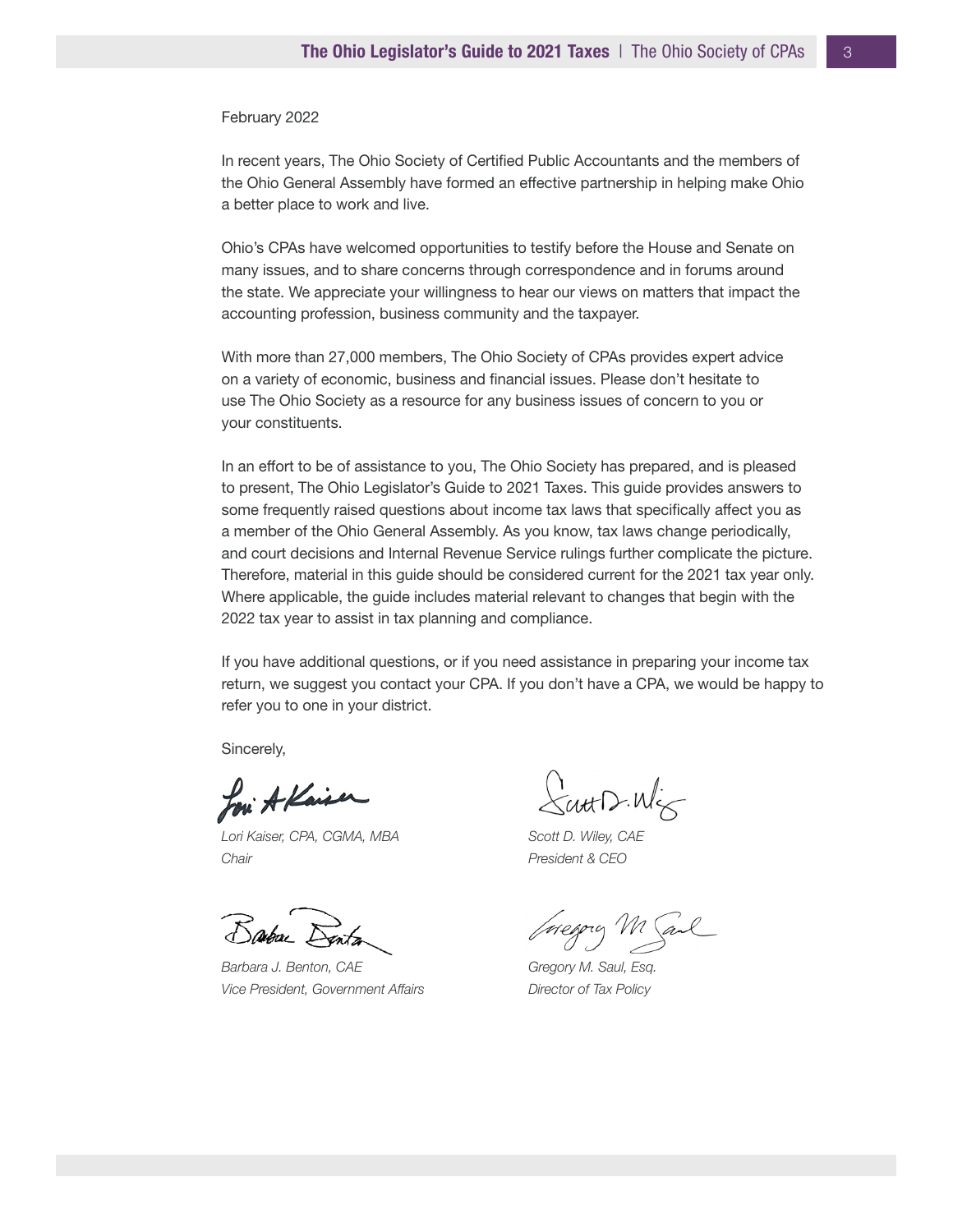## **PREFACE: THE CPA PROFESSION TODAY**

Today's CPA plays a pivotal role in many diverse areas of business management—in government, industry and education, as well as in public accounting. CPAs bring expertise in taxation and tax planning; estate, trust and retirement planning; auditing; budgeting; management advisory services; financial management and financial forecasting; and review and compilation of financial statements.

The highest professional standards and integrity are hallmarks of the CPA profession. To earn the Certified Public Accountant designation issued by the Accountancy Board of Ohio, an applicant must:

- Fulfill stringent education requirements.
- Pass a comprehensive examination covering accounting practice, accounting theory, taxes, commercial law and auditing.
- Pass an ethics exam.
- Abide by the profession's Code of Professional Conduct.

To maintain a license for public practice by the state, a CPA must also complete 120 hours of continuing professional education (CPE) every three years. In addition, members in public practice must participate in an accredited peer review program, which ensures adherence to quality standards that the CPA profession has adopted.

The Ohio Society of CPAs represents more than 27,000 members from across the state. Its members subscribe to the rules of professional conduct embodied by the Society's Bylaws. However, members of The Ohio Society are not content to simply meet the statutory and regulatory standards that the state imposes on CPAs. Their association with The Ohio Society means they embrace rigid membership standards reflecting the strict demands they place on themselves.

Today's complex business environment is placing increasingly tougher demands on CPAs. This is why The Ohio Society has adopted stricter educational requirements to ensure future CPAs maintain the profession's traditional rigorous standards of excellence. In addition, The Ohio Society subjects all member CPAs, not just those in public practice to a Code of Professional Conduct that is goal-oriented, aspirational, ethics-based in its performance standards, and enforceable.

For these reasons, businesses and individuals in Ohio can expect excellence from CPAs who are members of The Ohio Society.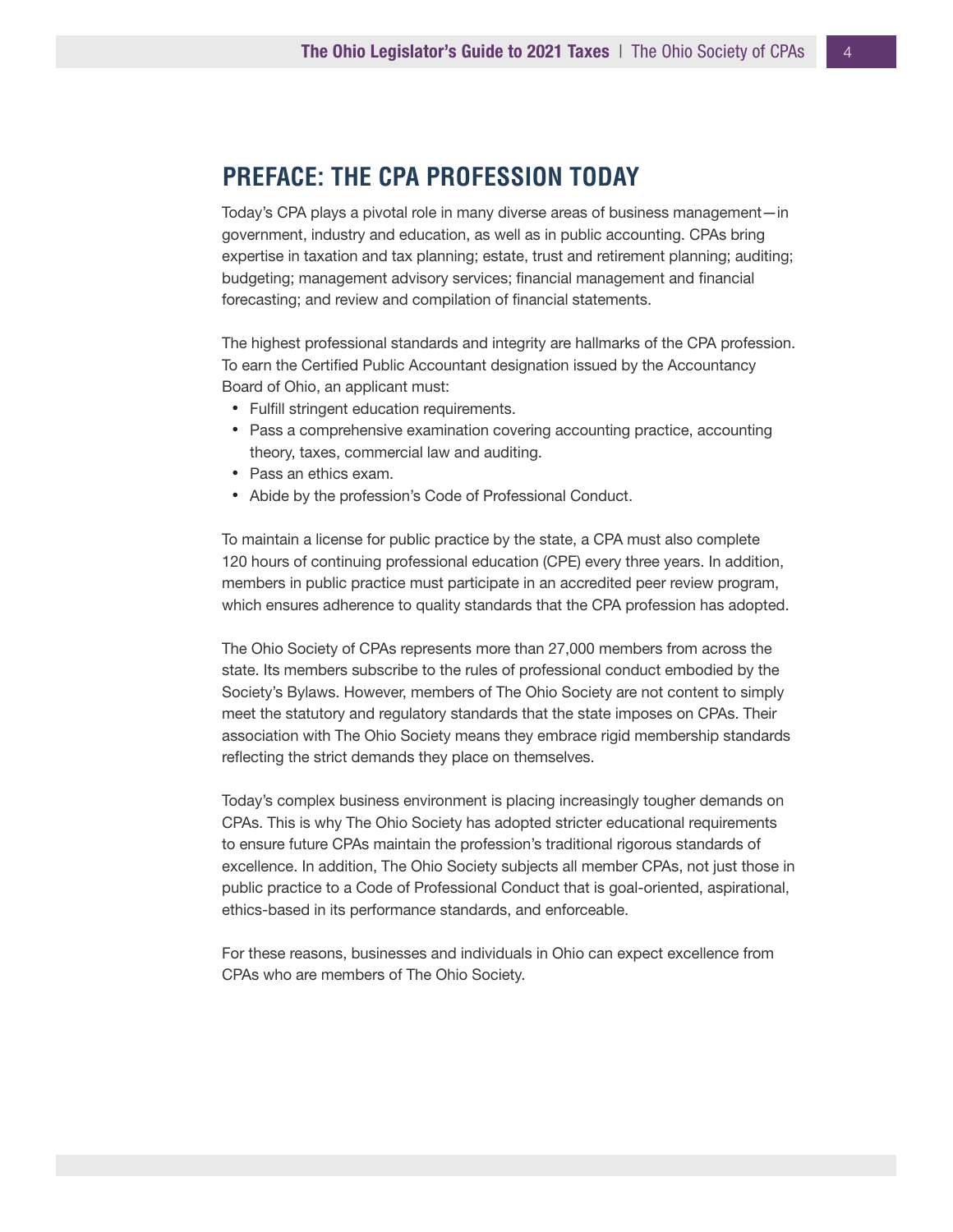The Tax Cuts and Jobs Act (TCJA) created more than 100 new tax provisions – a staggering thought as you begin to prepare for the next filing season. Many taxpayers who've traditionally itemized their deductions might end up simply claiming the standard deduction for tax years beginning January 1, 2018 and ending before January 1, 2026.

Specifically, the TCJA suspended, for tax years beginning after 2017 and before 2026, all miscellaneous itemized deductions that are subject to the 2% – of AGI (adjusted gross income) floor, including unreimbursed employee business expenses. In the past, many legislators deducted their expenses that were not reimbursed by the State of Ohio as deductible business expenses reported on Form 2106 and then on Schedule A limited to 2% of their adjusted gross income. The ability to deduct these unreimbursed expenses incurred by state legislators diminished the after-tax cost incurred. In the past, the most common expenses incurred could include business travel, transportation and mileage, meals and entertainment, gifts, and home office expenses. Although the deductibility did not make the legislators whole, it did reduce the after-tax cost of their expenses.

|                                        | 2017                                                                           | 2018-2025                                                                                                               |
|----------------------------------------|--------------------------------------------------------------------------------|-------------------------------------------------------------------------------------------------------------------------|
| Moving expenses                        | Deductible (move $>$ 50 miles for<br>a new job)                                | Eliminated                                                                                                              |
| State and local taxes                  | Deductible (property and sales<br>or income tax)                               | Capped at \$10,000 of expenses<br>(property and sales or income<br>tax, regardless of filing status)                    |
| Mortgage interest                      | I imited to interest on<br>\$1,000,000 of debt on primary<br>or secondary home | I imited to interest on<br>\$750,000 of debt on primary or<br>secondary home (no change for<br>existing mortgages)      |
| Home equity loan interest<br>deduction | Limited to interest on \$100,000<br>of debt                                    | Eliminated (does not apply<br>to home equity loans for<br>substantial home improvements<br>that comply with debt limit) |

Some of the more common tax deduction changes are summarized below:

| Miscellaneous expenses, including:                                                                                                                                                                                                      |                                      |            |  |
|-----------------------------------------------------------------------------------------------------------------------------------------------------------------------------------------------------------------------------------------|--------------------------------------|------------|--|
| • Tax prep fees<br>• Investment advisory fees<br>• Unreimbursed work<br>expenses (travel, parking,<br>meals, entertaining and<br>gifts)<br>• Depreciation on phone or<br>computer required for work<br>Investment expenses<br>$\bullet$ | Deductible in excess of 2%<br>of AGI | Fliminated |  |
|                                                                                                                                                                                                                                         |                                      |            |  |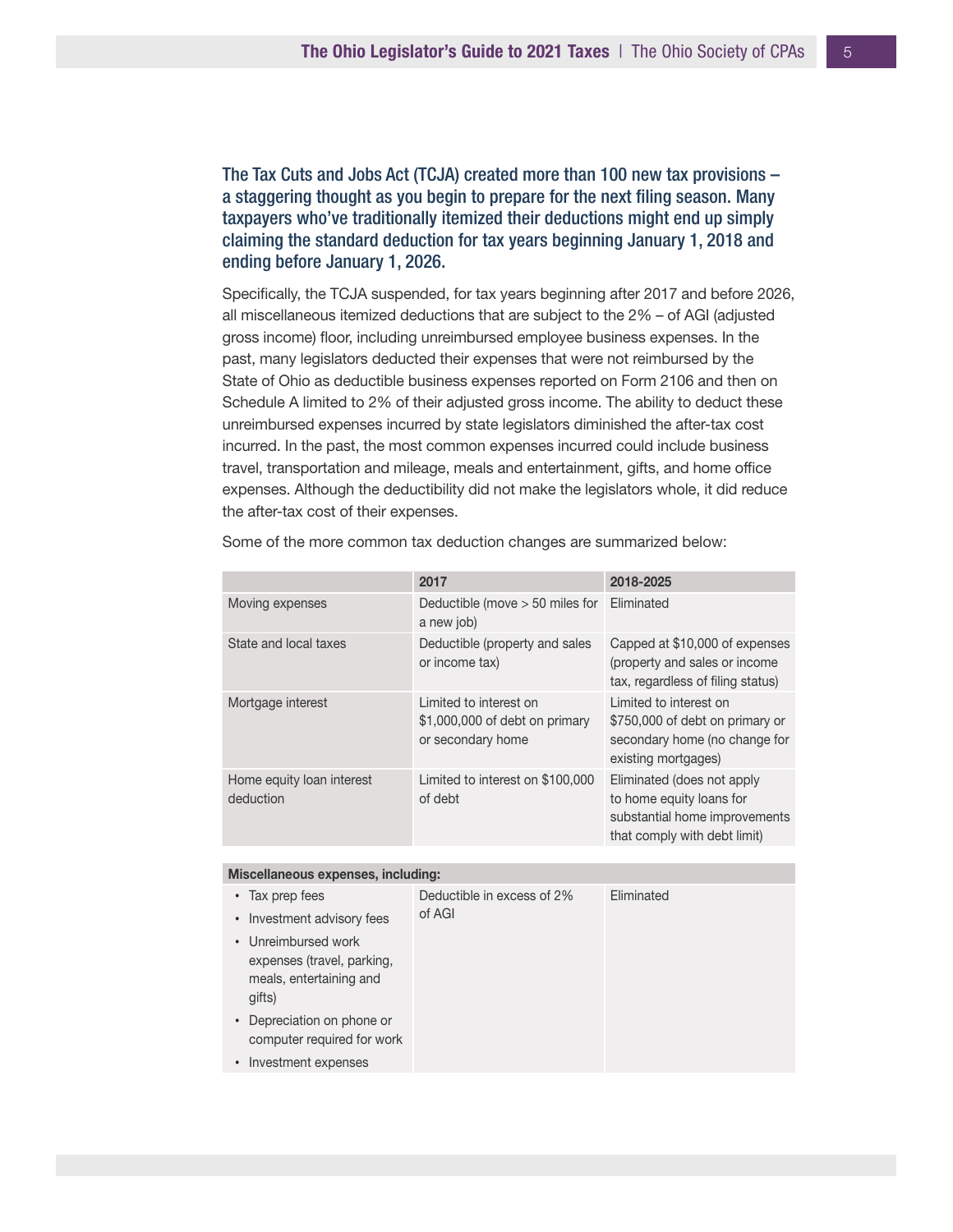#### Mileage and Travel:

What this means is the business standard mileage rate listed in IRS Notice 2021- 02 of (56 cents) cannot be used to claim an itemized deduction for unreimbursed employee travel expenses in tax years during the suspension. However, IRS Notice 2018-42 clarified that deductions for expenses that are deductible in determining adjusted gross income are not suspended. This would include, for example, members of a reserve component of the Armed Forces of the United States and state or local government officials paid on a fee basis are entitled to deduct unreimbursed employee travel expenses as an adjustment to total income. To the extent that these costs are not reimbursed, because Ohio state legislators are not deemed to be paid on a fee basis, such amounts would be considered unreimbursed employee business expenses that will not be deductible for tax years beginning January 1, 2018 and ending before January 1, 2026.

These changes have a great impact on the records that should be kept for travel expenses. Still applicable is the reimbursement for mileage from the State of Ohio in accordance with the most current OBM travel rule. If you are fully reimbursed for actual mileage driven at the standard mileage allowance rate, it is not necessary to report anything on your federal income tax return. As mentioned, unreimbursed business expenses are not deductible in 2021, and expenses the State of Ohio reimburses are not includable in income.

• For 2021, the rate per mile for travel allowed to a member for one round trip per week from the legislator's home to the capital would be reimbursed at 45 cents per mile for travel between January 1, 2021 and June 30, 2021. From July 1, 2021 forward, the rate increases to 52 cents per mile.

## **AUTOMOBILE AND TRAVEL EXPENSES**

Since I receive reimbursement from the State of Ohio for mileage to Columbus while in session, plus mileage reimbursements for special meetings and other committee assignments, would it not be best to just disregard the reimbursement entirely and assume that it is completely offset by mileage expenses and, therefore, not report anything?

If you maintain business mileage records and you are fully reimbursed for actual mileage driven at the standard mileage allowance rate, it is not necessary to report anything on your federal income tax return. If you incur business expenses for which you are partially reimbursed, no deduction is allowed on the non-reimbursed portion of your business expenses for 2021. As discussed above, unreimbursed business expenses, which were previously reported on Form 2106, will not be allowed for tax years beginning on or after January 1, 2018 and ending before January 1, 2026.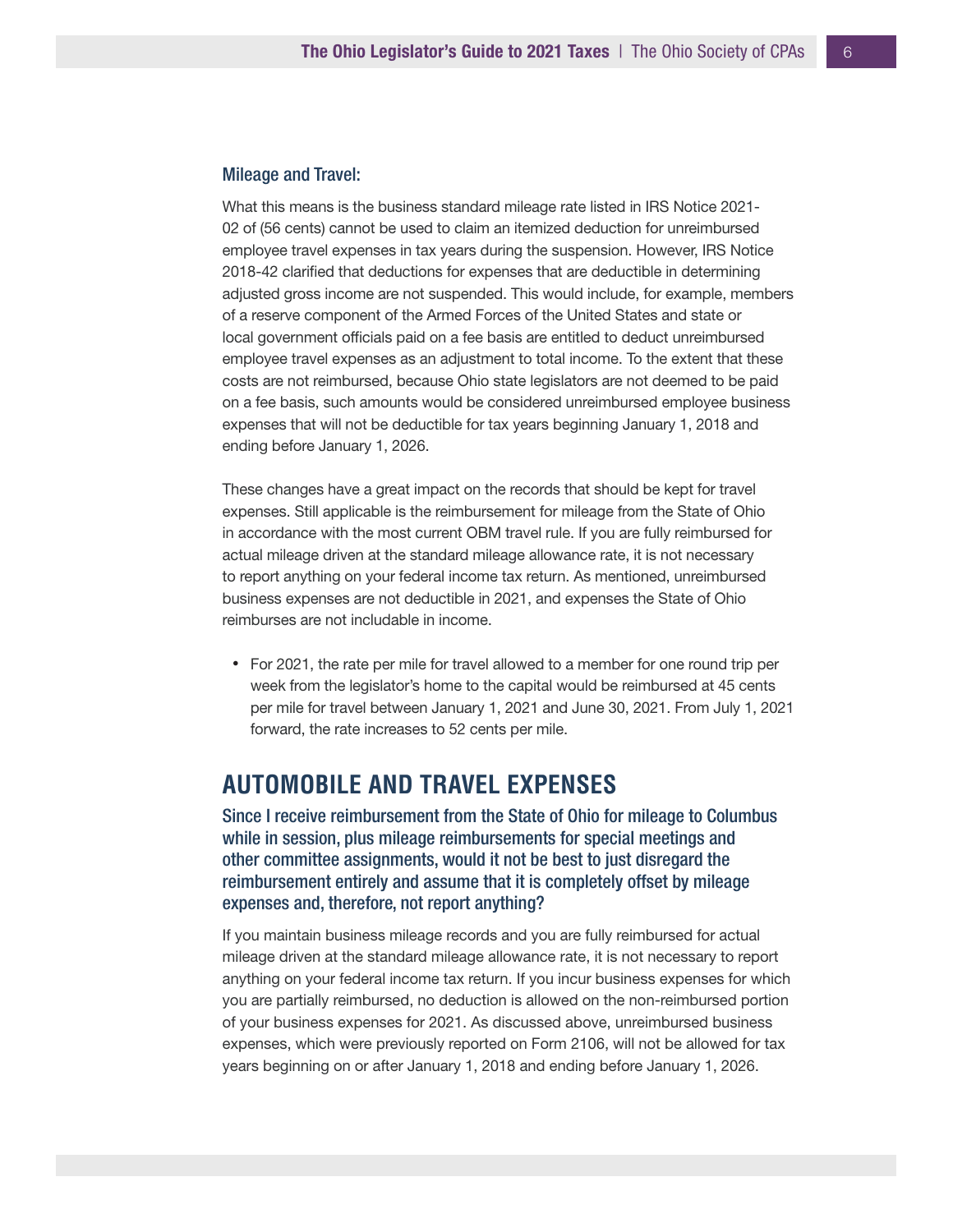FOR EXAMPLE: The 45/52 cents per mile travel allowance allowed to a member for one round trip per week from the legislator's home to the Capitol would be a reimbursement not required to be reported on their 2021 Form 2106, line 7.

#### Is the sales tax I pay on the purchase of my new car and the interest I pay on the loan to finance the purchase deductible anymore?

Sales tax currently is deductible if the sales tax exceeds the state and local income tax deduction. Usually the state and local income tax deduction provides a larger deduction. The Tax Cuts and Jobs Act of 2017 limits the deduction of income, sales, and property taxes allowable to individuals to a total of \$10,000 (\$5,000 in the case of a married individual filing a separate return) for all tax years beginning after December 31, 2017 and ending before January 1, 2026. Interest on a car loan for a car used by an employee is considered to be consumer interest and, as such, is not deductible. If the car loan is secured by a mortgage on your principal residence, then subject to limitations, the interest can be deducted. However, the Tax Cuts and Jobs Act of 2017 suspends the deduction for home equity interest from 2018-2026 unless the loan is used to "buy, build, or substantially improve the home that secures the loan."

#### What depreciation methods are available under the current tax law?

Generally, automobiles placed in service after December 31, 1986, and used more than 50 percent for business are depreciated over five years, using a 200 percent declining balance method, with an automatic switch to straight-line at a point to maximize the deduction. Unless the auto meets the two exceptions below, then the depreciation is subject to the luxury auto limitations. Please consult your CPA for those limitations and other planning opportunities should you be considering purchasing or leasing an automobile.

Certain vehicles that weigh more than 6,000 pounds are not considered passenger automobiles under the tax code. Therefore, these vehicles are not subject to the luxury automobile depreciation limitations. Vehicles in the sport utility category are likely to meet this weight exception; expanding their options to expense the cost of purchase. SUVs are limited to a \$25,000 maximum expense deduction, assuming the vehicle is used more than 50% for business purposes under section 179. However, SUVs and other vehicles not considered passenger automobiles under the tax code can also opt to take 100% bonus depreciation if purchased before January 1, 2023.

The 2018 tax reform act increased the depreciation limitations for luxury automobiles placed in service after December 31, 2017. These depreciation limitations are adjusted annually for inflation and for 2021 were adjusted with Rev. Proc. 2021-31 to \$10,200 for the year in which the vehicle is placed in service, \$16,400 for the second year, \$9,800 for the third year, and \$5,860 for the fourth year and every year thereafter.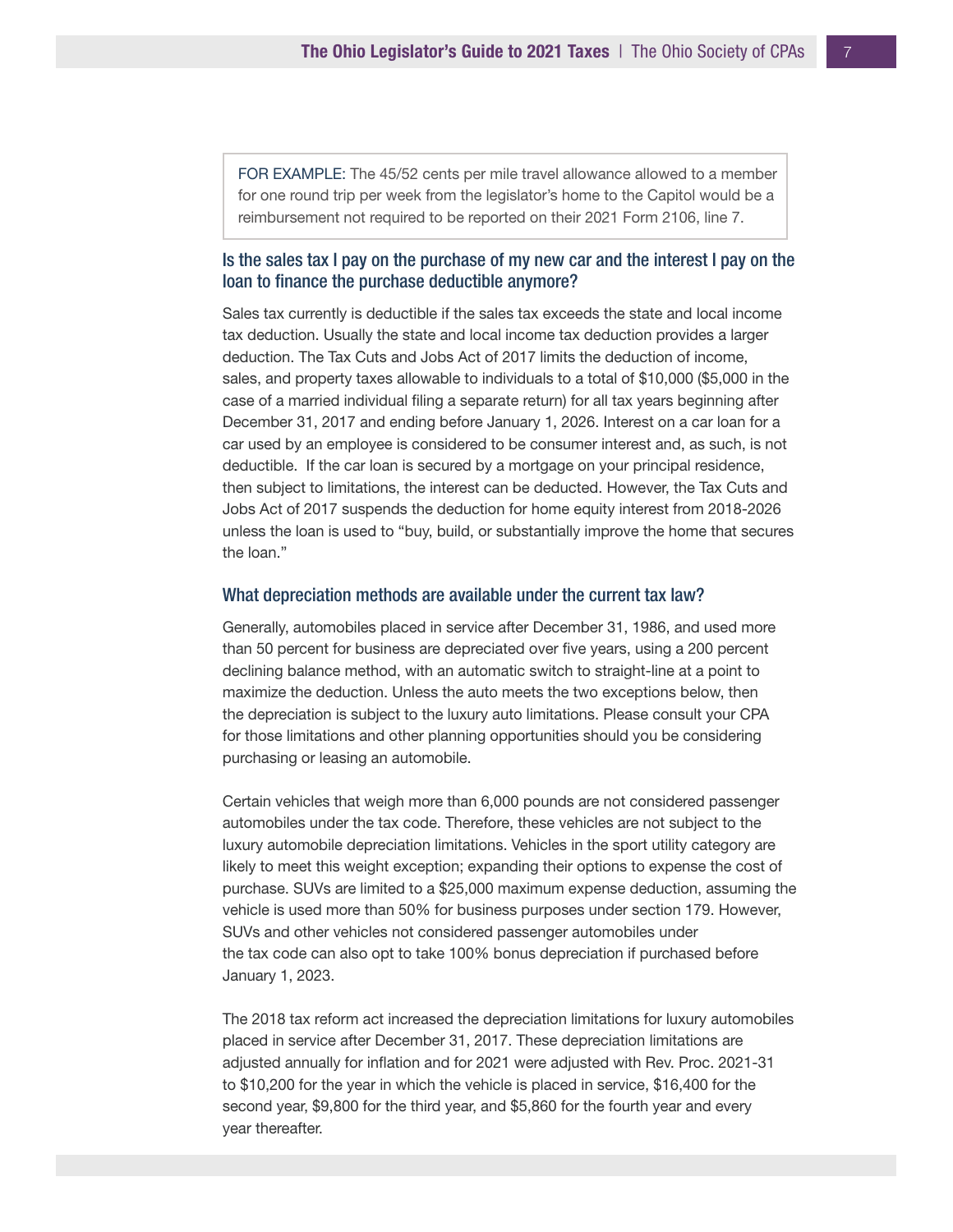However, to the extent that the depreciation of an automobile would qualify as an unreimbursed employee business expense, the Tax Cuts and Jobs Act eliminates the deduction for tax years beginning on or before January 1, 2018 and ending before January 1, 2026.

## **LIVING EXPENSES**

Prior to the enactment of the Tax Cuts and Jobs Act of 2017, the Internal Revenue Code deemed the place of residence of a member of the United States Congress within the state or district he represents to be his or her tax home, and limited the member's annual deduction for living expenses to a maximum of \$3,000. The Tax Cuts and Jobs Act of 2017 eliminated this \$3,000 deduction, effective for tax years beginning on or after January 1, 2018.

This limitation does not apply to state legislators, however, to the extent that such expenses qualify as unreimbursed business expenses, they are not deductible for tax years beginning January 1, 2018 and ending before January 1, 2026.

#### When I am in Columbus, can I deduct a per diem amount for meals, lodging and other living expenses?

No, as this deduction is considered an unreimbursed business expense. The following are considered the reimbursable rates for meals and lodging for 2021:

- 1. For travel to Columbus, the reimbursable lodging rate is \$122/day for 2021, which can be reimbursed by the State of Ohio.
- 2. The portion of the per diem rate applicable to meals and incidental expenses is \$61 for January – September 2021. The amount increases to \$64 in October 2021 through the rest of the year. The incidental expenses make up \$5 of M&IE.

\*\*\*Again, to the extent that these costs are not reimbursed, because Ohio state legislators are not deemed to be paid on a fee basis, such amounts would be considered unreimbursed employee business expenses that are not deductible for tax years beginning January 1, 2018 and ending before January 1, 2026.

Prior to 2018, if you lived more than 50 miles from the state capital, you could have made an election under IRC 162(h) to have your place of residence within your legislative district considered to be your tax home. If you did not have separate business interests, you had to have made this election in order to deduct travel expenses.

Since these travel expenses are considered reportable as miscellaneous itemized deductions and unable to be deducted on your income tax return under the new law, the election under 162(h) is not relevant for tax years 2018 to 2025.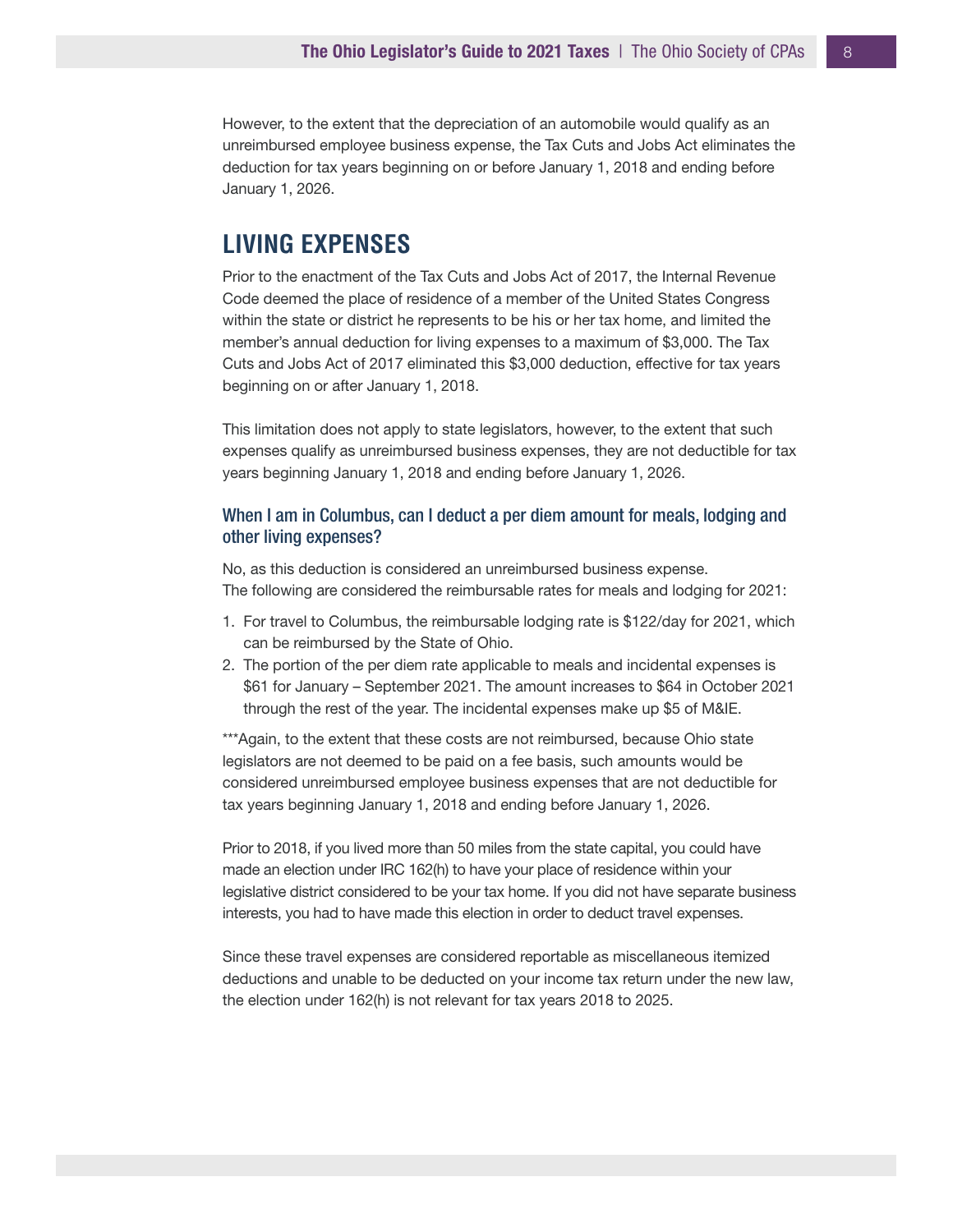## **OFFICE AT HOME**

#### Can I deduct any costs of my home as a business expense?

Under the previous law, the home office deduction generally was available to legislators who maintained a dedicated space in their homes that was used solely and exclusively to conduct business as a state legislator. The tax reform eliminated the home office deduction as it is a miscellaneous itemized deduction which is not deductible for tax years beginning January 1, 2018, and ending before January 1, 2026.

## I have a legislative assistant in my home district, to whom I pay a token amount each month. Am I required to go through the process of filing payroll tax returns and withholding payroll taxes?

In most situations, all amounts paid for services are subject to payroll tax laws. In addition, workers' compensation rules apply. However, there are some exceptions (such as in the case of an independent contractor). In any situation where there are various reporting requirements, you should consult your CPA.

## Instead of an office in my home, I maintain a rented office in my district for the purpose of serving my constituency. What expenses can I deduct on my tax return for the cost of maintaining this office?

The rented office space being used exclusively for legislative purposes is considered an unreimbursed employee business expense and is no longer deductible for tax years beginning on or after January 1, 2018, and before January 1, 2026.

#### Can I claim any deductions regarding my use of a personal computer for business purposes?

For tax years beginning on or after January 1, 2018, and ending before January 1, 2026, even if a deduction meets this standard, the deduction is a miscellaneous itemized deduction, which is disallowed as an unreimbursed business expense.

## **ENTERTAINMENT AND MEAL EXPENSES AT HOME**

#### I met in my home with a constituent regarding a state problem. Can I deduct the cost of food and beverages I provided at this meeting?

No, as this deduction is considered an unreimbursed business expense. This deduction would not be allowable for tax years beginning January 1, 2018, and ending before January 1, 2026.

#### Because of my position in the community, I occasionally entertain other elected officials in my home. Can I deduct this expense?

No, as this deduction is considered an unreimbursed business expense and this deduction would not be allowed for tax years beginning January 1, 2018 and ending before January 1, 2026.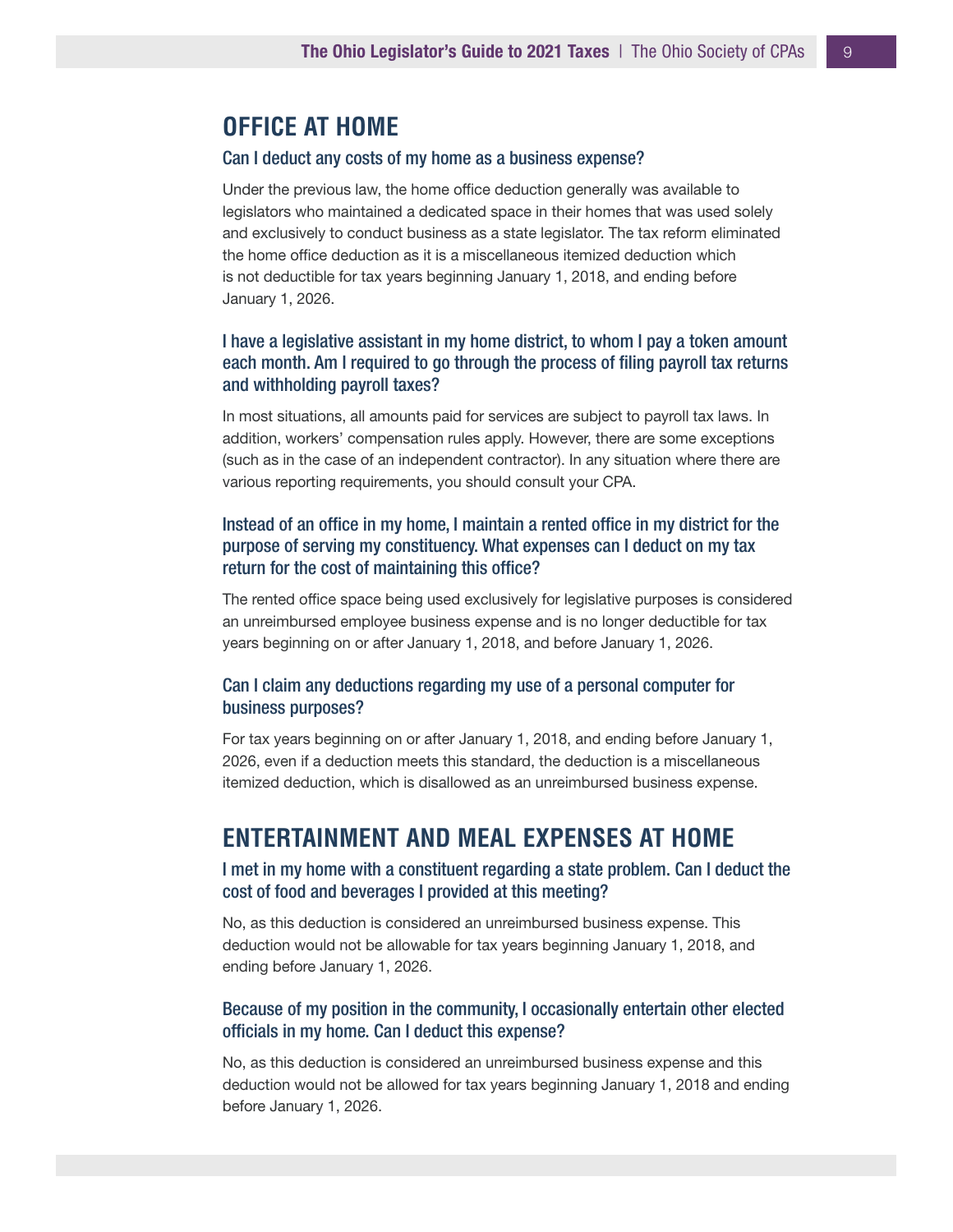## **TELEPHONE EXPENSES**

Since I use the telephone to talk to constituents and for other state business, can I deduct its cost?

Prior to 2018, all of your deductible telephone expenses were subject to the 2% of adjusted gross income limitation. Because these expenses qualify as unreimbursed business expenses, they will not be deductible for tax years beginning January 1, 2018, and ending before January 1, 2026.

## **ADVERTISING**

Because I am a member of the General Assembly, I am often called upon to place ads in trade journals, books or magazines put out by various organizations in my district. Can I deduct the cost of these ads?

Unless reimbursed, these expenses qualify as unreimbursed business expenses and will not be deductible for tax years beginning January 1, 2018, and ending before January 1, 2026.

## I buy calendars, pens or similar items containing my contact information to pass out to my constituency. Can I deduct such items?

Unless reimbursed, these expenses qualify as unreimbursed business expenses and will not be deductible for tax years beginning January 1, 2018, and ending before January 1, 2026.

## **CAMPAIGN EXPENSES**

#### Are my campaign expenses deductible for tax purposes?

A candidate's campaign expenses out of his or her own resources are not deductible as ordinary business expenses for federal income tax purposes.

The Internal Revenue Code defines a public office as a trade or business. However, it also specifically denies all deductions for expenditures in any political campaign for a candidate for public office. Therefore, regardless of the result of the election, a candidate may not deduct expenses for attending political conventions, campaign travel expenses, campaign advertising, filing fees, legal fees, etc. Neither may campaign expenses be amortized (like a capital expenditure) over the term in office.

Even if you view political office as a stepping-stone to some other business or profession, this is not enough to change the IRS' view on this issue. Thus, if you are a lawyer, political campaign expenses are not deductible if you are seeking election as a legislator in the hope that the exposure will build your professional practice. Even if your professional reputation was damaged during a political campaign, the cost of any defamation litigation for allegations published during the campaign is not deductible.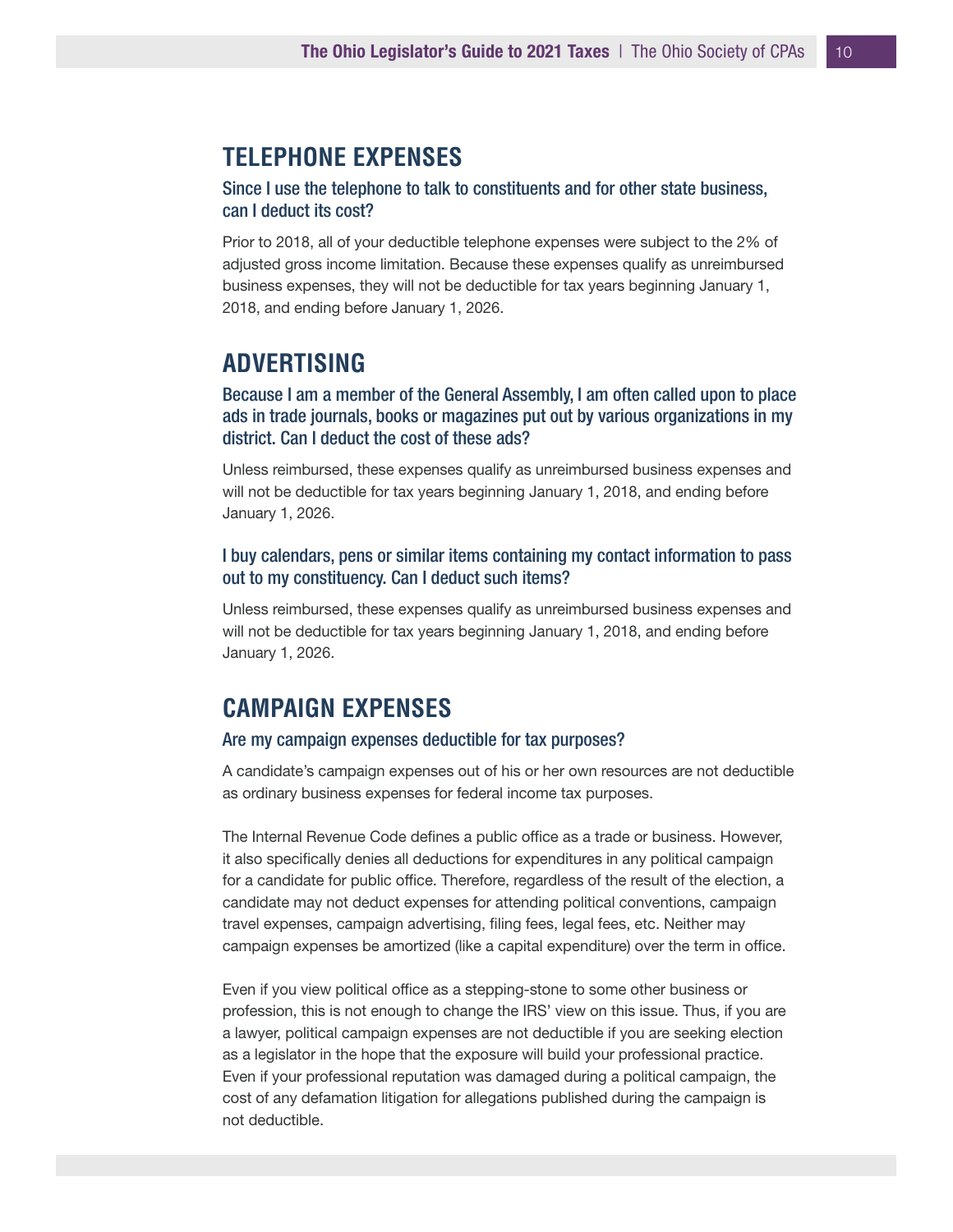## Is interest earned on campaign donations deposited in a savings account taxable? Do I have to file a tax return?

Form 1120-POL (U.S. Income Tax Return for certain political organizations) must be filed by a "*political organization*" that has any taxable income. The Internal Revenue Code defines a "*political organization*" as a party, committee, association, or other organization (whether or not incorporated) formed and operated primarily for the purpose of accepting contributions and making expenditures on behalf of a political candidate. Therefore, a separate organization, other than the political candidate, established to regulate political campaign funds must report such taxable income on Form 1120-POL.

A political organization must file Form 1120-POL by the 15th day of the third month after the end of the tax year. For calendar year organizations, this would be March 15.

#### Do expense reimbursements from campaign funds need to be included in my gross income for tax purposes?

Some Ohio legislators have experienced adverse results from IRS audits regarding reimbursement of business expenses from campaign funds. The IRS auditors have attempted to require the legislators to include in personal gross income expenses that were paid from campaign funds that were deemed not "*directly related*" to a campaign.

If this happens to you, you may want to review the matter with your CPA to determine whether grounds exist to contest the IRS auditor's interpretation.

## **OTHER EXPENSES**

#### What other expenses can I deduct on my tax return?

As mentioned earlier, prior to December 31, 2017, all deductible expenses, including unreimbursed travel expenses, meals, lodging, advertising and other miscellaneous expenses were deductible only to the extent they cumulatively exceeded 2% of your adjusted gross income. Any expenses which qualify as unreimbursed business expenses will not be deductible for tax years beginning January 1, 2018, and ending before January 1, 2026.

## **ALTERNATIVE MINIMUM TAX**

## I've heard many people talk about the Alternative Minimum Tax, or AMT. What is the AMT and does it affect me?

The AMT is so named since it was designed to ensure that alleged high-income taxpayers could not avoid paying the related high income taxes by taking advantage of certain deductions available to them. If your tentative minimum tax is more than your regular tax, that difference is your AMT and you pay that in addition to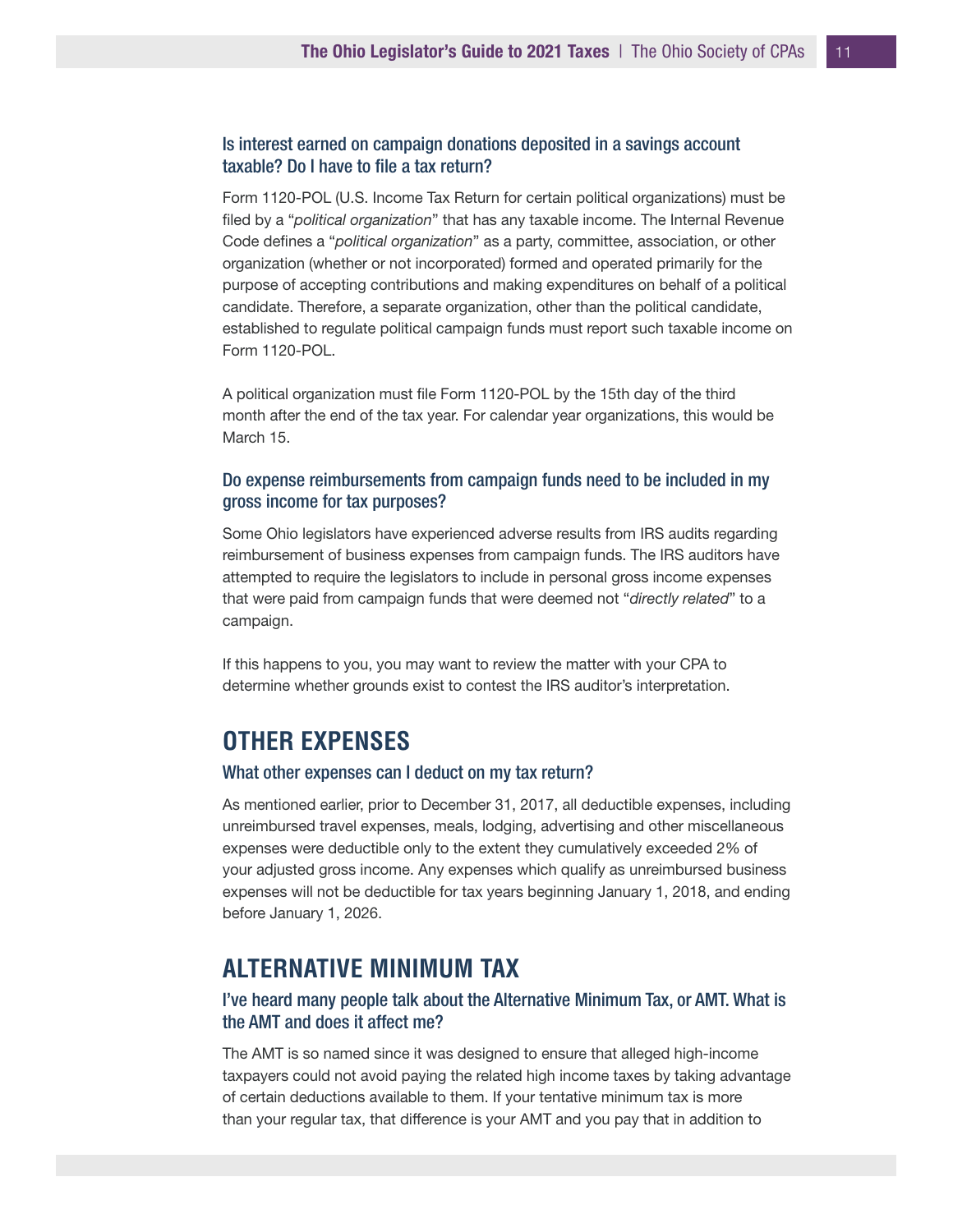your regular tax. Now, this begs the next question: what is meant by "TENTATIVE MINIMUM TAX?" Your tentative minimum tax is calculated simply by taking away certain itemized deductions claimed on Schedule A. In prior years, the fewer itemized deductions you claimed, the higher your taxable income and this, in turn, led to higher income tax. This higher income tax is your tentative minimum tax.

How does this affect you? As stated previously, the AMT is the difference between your tentative minimum tax and your regular tax. The fewer deductions you are allowed, the greater this difference and the greater your income tax becomes. The AMT is calculated on Form 6251.

Because of the elimination of the deduction for unreimbursed employee business expenses and the increased AMT exemption for tax years beginning on or after January 1, 2018, far fewer taxpayers will be subjected to the AMT for tax years beginning on or after January 1, 2018.

## **SECURE ACT**

#### How does the SECURE Act affect me?

The President signed the Secure Act into law on December 20th, 2019, which is part of the Further Consolidated Appropriations Act, 2020. The Secure Act, which stands for Setting Every Community Up for Retirement Enhancement, is designed to improve retirement security. The act includes provisions that affect both employers and individuals. Some of the major provisions affecting individuals include:

- Eliminated the maximum age cap of 70.5 to contribute to a traditional IRA for tax years beginning after December 31, 2019.
- Increased the required minimum distribution age for qualified accounts from 70.5 to 72 for individuals who turn 70.5 after December 31, 2019.
- Expanded the qualified use of 529 plan distributions. After December 31, 2018 529 plan distributions can be used to pay for costs associated with registered apprenticeships and up to \$10,000 of qualified student loan repayment. The \$10,000 towards student loans can be for principle or interest. However, interest paid with the 529 plan distribution does not qualify for the student loan interest deduction.

## **CARES ACT**

The Coronavirus Aid, Relief, and Economic Security (CARES) Act was signed into Law on March 27, 2020, and authorized over \$2 trillion to combat Covid-19 and its economic effects. The primary provisions of this bill include the following: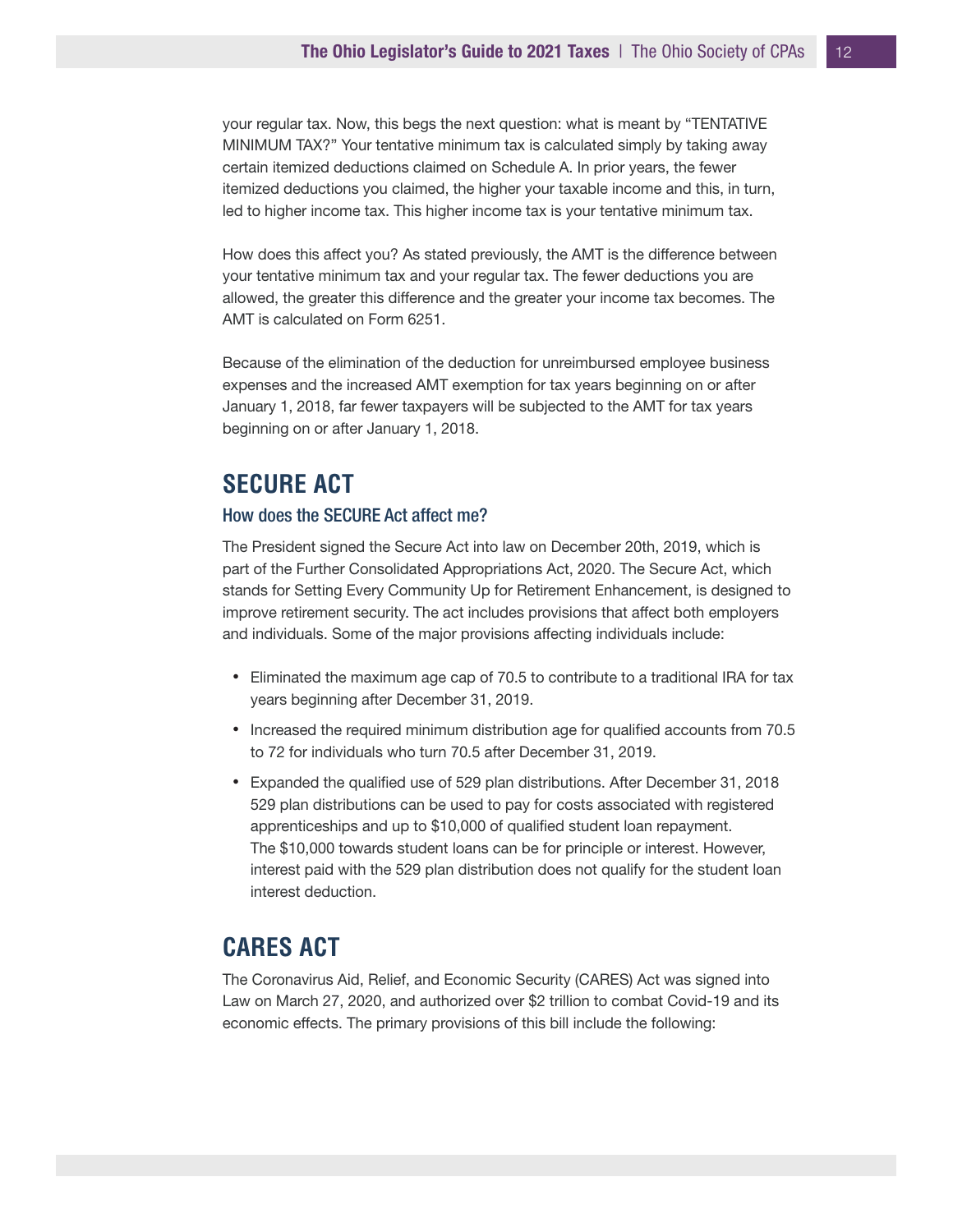- \$300 billion in one-time direct cash stimulus checks to individual Americans earning less than \$75,000 or \$150,000 if married for \$1,200 each and an additional \$500 per minor child.
- \$260 billion in increased unemployment benefits. Unemployed individuals were provided \$600 per week in benefits from the federal government in addition to their state benefits.
- Created the Paycheck Protection Program (PPP). This authorized \$350 billion in forgivable loans to small businesses.
	- Provided \$500 billion in loans to corporations
	- Provided \$339.8 billion to state and local governments
- An above the line charitable deduction of \$300 (\$600 for MFJ) for those individuals that do not itemize deductions. This benefit was extended through the 2021 tax year by the Taxpayer Certainty and Disaster Tax Relief Act of 2020.
- For 2020, cash contributions can be made up to 100% of adjusted gross income to public charities. This benefit was extended through the 2021 tax year by the Coronavirus Response and Relief Act.

# **THE CORONAVIRUS RESPONSE AND RELIEF ACT**

The Consolidated Appropriations Act, 2021 is a spending bill for the 2021 fiscal year signed into effect on December 27, 2020, which included the \$900 billion Coronavirus Response and Relief Supplemental Appropriations Act to provide additional Covid-19 pandemic stimulus relief. The major provisions in the CAA included:

- An additional \$325 billion for small businesses, including \$284 billion for the Paycheck Protection Program (PPP).
- \$166 billion for additional direct cash payments to individuals of \$600 per individual with adjusted gross income under \$75,000 and an additional \$600 per dependent.
- \$120 billion to extend federal unemployment benefits to provide \$300 a week in additional benefits through March 14, 2021.
- Expanded the Employee Retention Tax Credit (ERTC). In the CARES Act the ERTC could only be taken if the PPP was not taken. The ERTC can now be retroactively claimed in addition to the PPP forgiveness received. The Employee Retention Tax Credit makes many businesses eligible for an additional \$5,000 refundable credit per employee for 2020 and up to \$14,000 per employee for the first and second quarters of 2021.
- Expansion of the CARES Act provision that allows for cash contributions of up to 100% of adjusted gross income to be taken as an itemized deduction in 2021.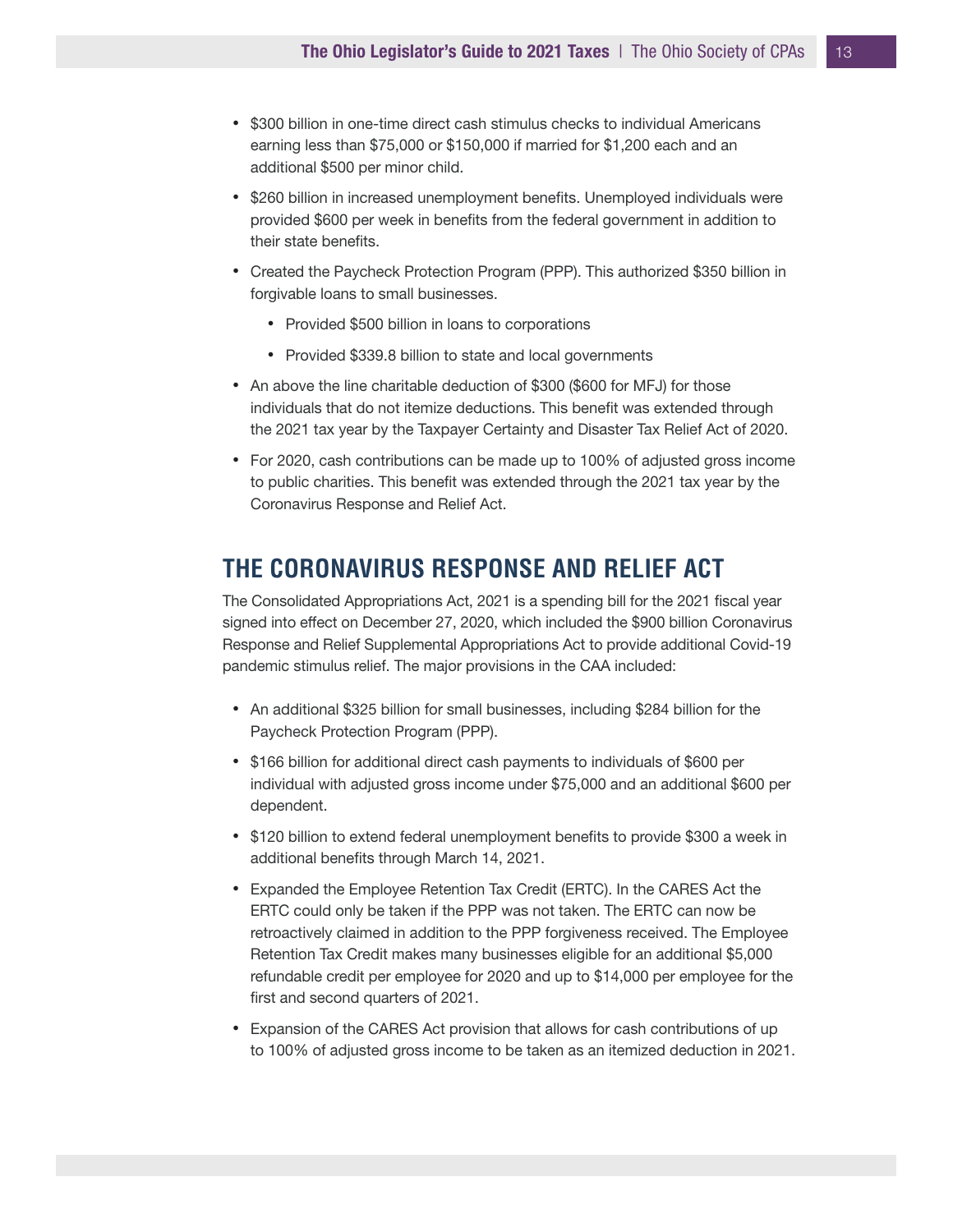## **AMERICAN RESCUE PLAN**

The American Rescue Plan Act of 2021 is a \$1.9 trillion economic stimulus bill designed to provide financial relief to businesses and individuals impacted by Covid-19. The major provisions in the plan include:

- \$290 million investment in Covid-19 response including supplies, testing, vaccinations, and support to schools.
- An additional \$1,400 stimulus check for all individuals (including dependents) in households with adjusted gross income under \$75,000 (\$150,000 MFJ).
- Continuation of additional \$300 per week in federal unemployment benefits through September 6, 2021.
- A \$1,600 increase in the child tax credit for children under the age of 6 and a \$1,000 increase for children ages 6-17 for taxpayers with adjusted gross income under \$75,000 (\$150,000 MFJ). Likewise, the bill expanded the original \$2,000 child tax credit to those with adjusted gross income under \$200,000 (\$400,000 MFJ) to include children aged 17 (the child tax credit was previously only available to children 16 and younger).
- The bill also implemented the advanced payment of up to 50% of the 2021 child tax credit with checks being sent to eligible taxpayers every month beginning in July of 2021. The payments are not taxable but will decrease the amount of credit claimed against tax liability when filing the taxpayer's return.
- Increased the maximum child and dependent care credit to \$4,000 for one child and \$8,000 for two or more children and made the credit fully refundable.

For further details on the SECURE Act, CARES Act, the Coronavirus Response and Relief Act, or the American Rescue Plan we recommend you contact your CPA.

# **CRYPTOCURRENCY**

With usage of Cryptocurrency becoming more common, the IRS has issued numerous pieces of guidance for taxpayers to understand the potential tax implications of cryptocurrency transactions. The most significant items in relation to individual taxpayers include:

- Form 1040 now includes a box for you to indicate if during the year you sold, sent, exchanged, or acquired any financial interest in any virtual currency. This box should be checked if you participated in virtual currency transactions even if none of them were taxable.
- Gains or losses from the sale of cryptocurrency are taxed under the same capital gain and loss rules as traditional investments.
- Cryptocurrency earned through mining or received as payment for goods or services is included in taxable income.